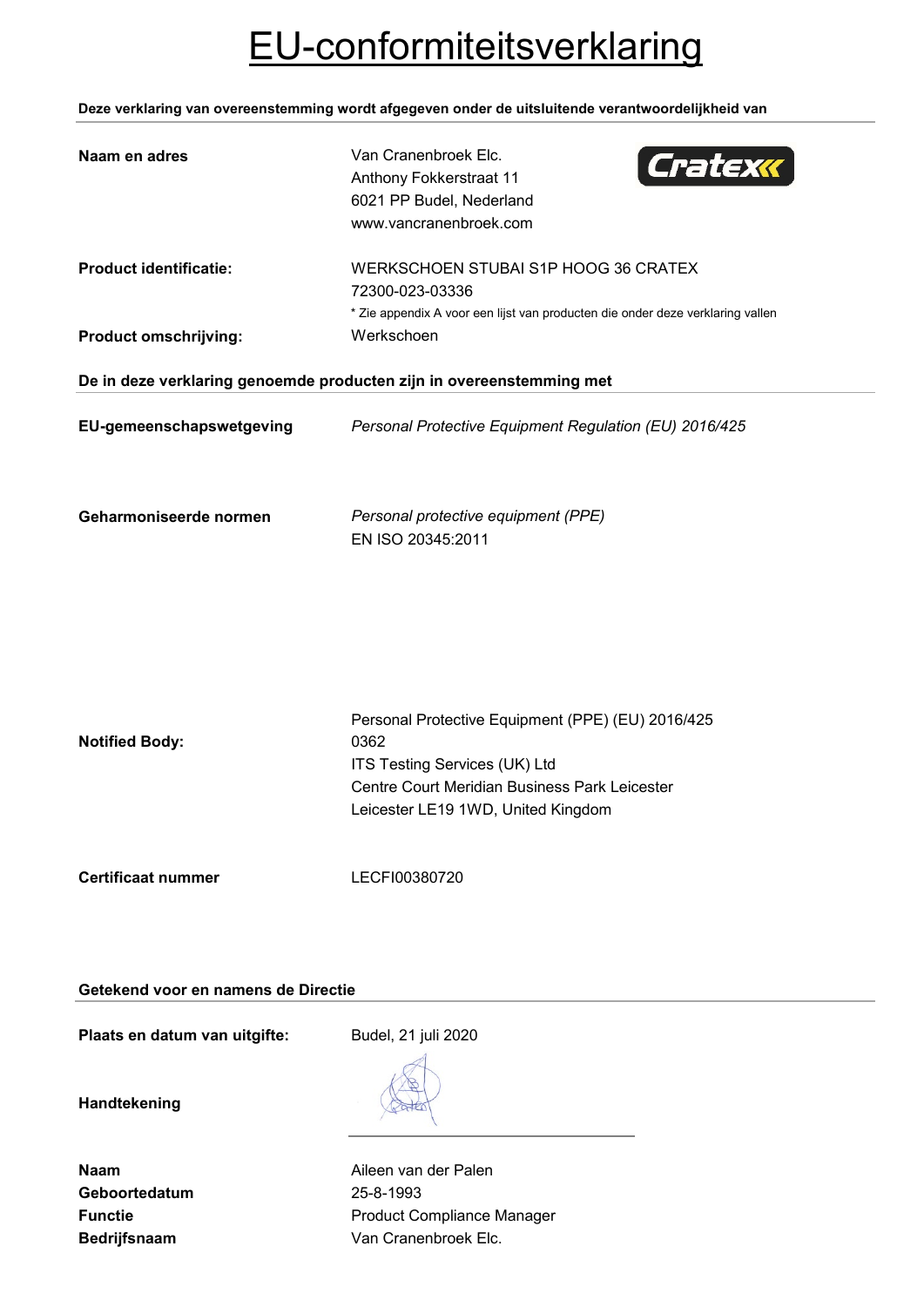### **APPENDIX A - lijst met producten**

De volgende producten vallen onder de EU-conformiteitsverklaring

| 72300-023-03336 | WERKSCHOEN STUBAI S1P HOOG 36 CRATEX |
|-----------------|--------------------------------------|
| 72300-023-03337 | WERKSCHOEN STUBAI S1P HOOG 37 CRATEX |
| 72300-023-03338 | WERKSCHOEN STUBAI S1P HOOG 38 CRATEX |
| 72300-023-03339 | WERKSCHOEN STUBAI S1P HOOG 39 CRATEX |
| 72300-023-03340 | WERKSCHOEN STUBAI S1P HOOG 40 CRATEX |
| 72300-023-03341 | WERKSCHOEN STUBAI S1P HOOG 41 CRATEX |
| 72300-023-03342 | WERKSCHOEN STUBAI S1P HOOG 42 CRATEX |
| 72300-023-03343 | WERKSCHOEN STUBAI S1P HOOG 43 CRATEX |
| 72300-023-03344 | WERKSCHOEN STUBAI S1P HOOG 44 CRATEX |
| 72300-023-03345 | WERKSCHOEN STUBAI S1P HOOG 45 CRATEX |
| 72300-023-03346 | WERKSCHOEN STUBAI S1P HOOG 46 CRATEX |
| 72300-023-03347 | WERKSCHOEN STUBAI S1P HOOG 47 CRATEX |
|                 |                                      |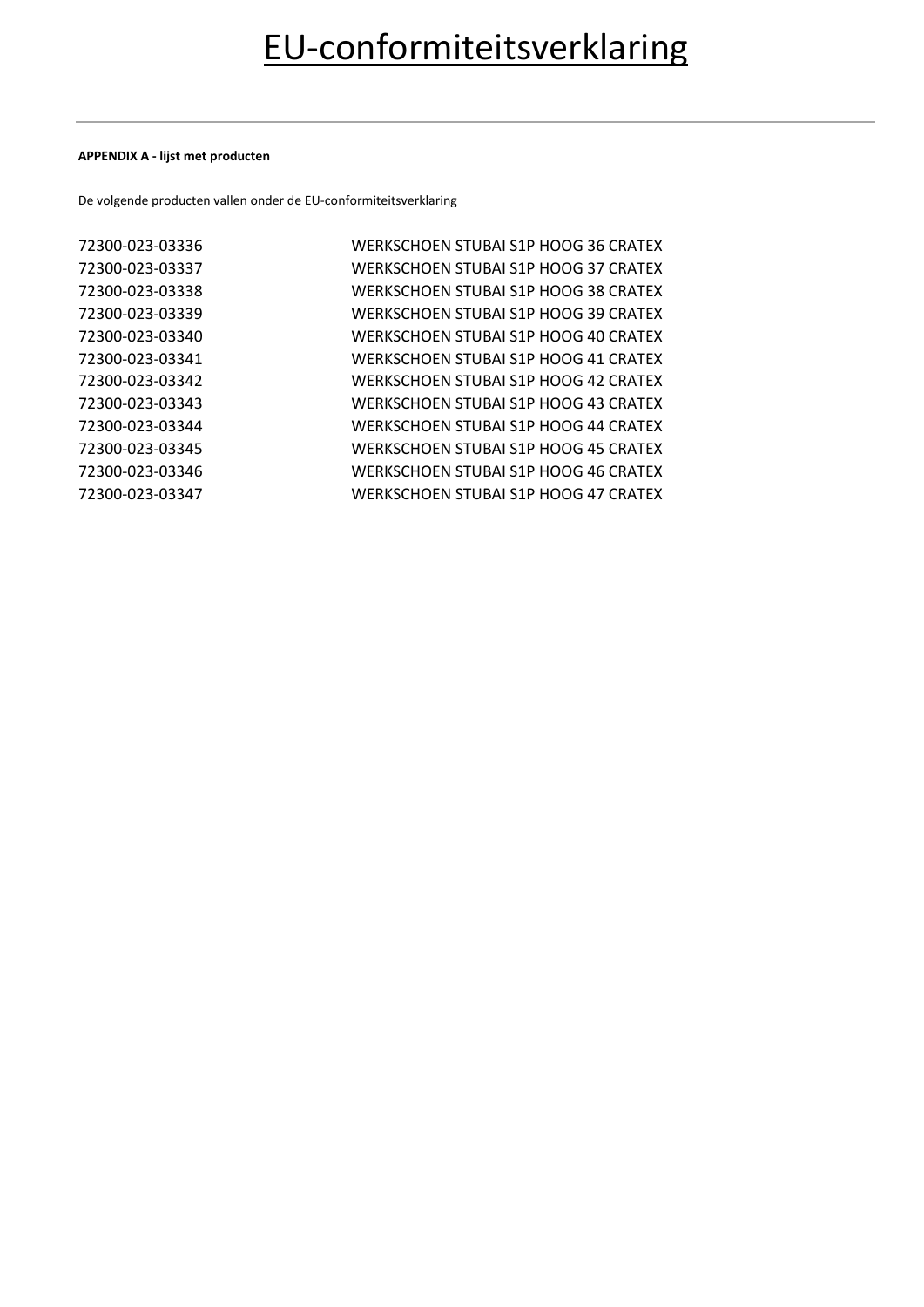# EU Declaration of conformity

**This declaration of conformity is issued under the Sole responsiblity of**

| Name and address of manufacturer: Van Cranenbroek Elc.            | Cratexk<br>Anthony Fokkerstraat 11<br>6021 PP Budel, Netherlands<br>www.vancranenbroek.com                                                                                        |
|-------------------------------------------------------------------|-----------------------------------------------------------------------------------------------------------------------------------------------------------------------------------|
| <b>Product identification:</b><br><b>Product description:</b>     | WERKSCHOEN STUBAI S1P HOOG 36 CRATEX<br>72300-023-03336<br>* See appendix A for a list of all products covered by this declaration<br>Working shoe                                |
| The products mentioned in this declaration are in conformity with |                                                                                                                                                                                   |
| <b>EU Community Legislation</b>                                   | Personal Protective Equipment Regulation (EU) 2016/425                                                                                                                            |
| <b>Harmonised standards</b>                                       | Personal protective equipment (PPE)<br>EN ISO 20345:2011                                                                                                                          |
| <b>Notified Body:</b>                                             | Personal Protective Equipment (PPE) (EU) 2016/425<br>0362<br>ITS Testing Services (UK) Ltd<br>Centre Court Meridian Business Park Leicester<br>Leicester LE19 1WD, United Kingdom |
| <b>Certificate number</b>                                         | LECFI00380720                                                                                                                                                                     |

**Signed for and on behalf of the Board of Directors**

**Place and date of issue:** Budel, 21 July 2020

**Signature:**

**Date of birth:** 25-8-1993

**Name:** Aileen van der Palen Function: **Function:** Product Compliance Manager **Company name:** Van Cranenbroek Elc.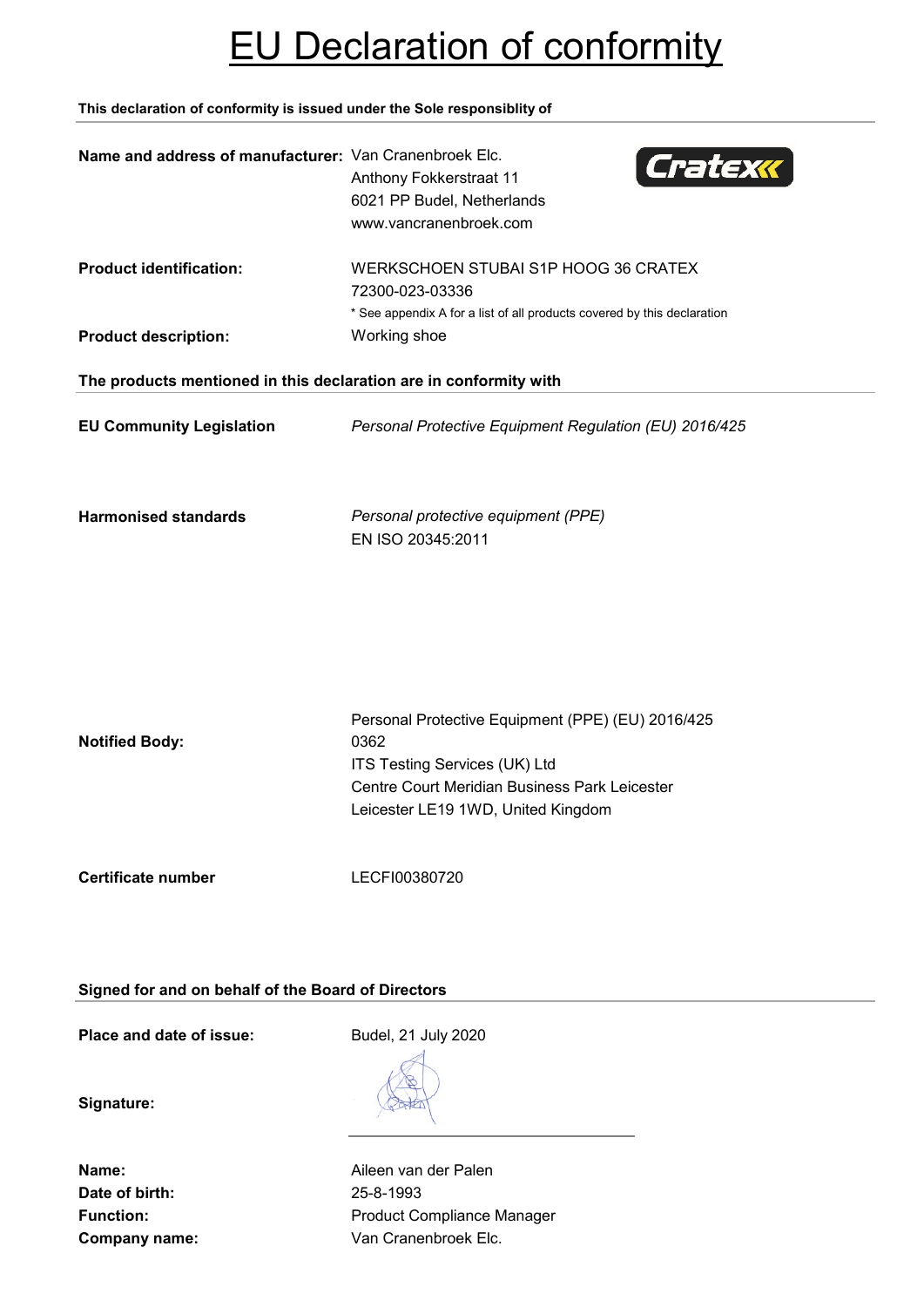### **APPENDIX A – list of products**

The following products are covered by EU declaration of conformity

| 72300-023-03336 | WERKSCHOEN STUBAI S1P HOOG 36 CRATEX |
|-----------------|--------------------------------------|
| 72300-023-03337 | WERKSCHOEN STUBAI S1P HOOG 37 CRATEX |
| 72300-023-03338 | WERKSCHOEN STUBAI S1P HOOG 38 CRATEX |
| 72300-023-03339 | WERKSCHOEN STUBAI S1P HOOG 39 CRATEX |
| 72300-023-03340 | WERKSCHOEN STUBAI S1P HOOG 40 CRATEX |
| 72300-023-03341 | WERKSCHOEN STUBAI S1P HOOG 41 CRATEX |
| 72300-023-03342 | WERKSCHOEN STUBAI S1P HOOG 42 CRATEX |
| 72300-023-03343 | WERKSCHOEN STUBAI S1P HOOG 43 CRATEX |
| 72300-023-03344 | WERKSCHOEN STUBAI S1P HOOG 44 CRATEX |
| 72300-023-03345 | WERKSCHOEN STUBAI S1P HOOG 45 CRATEX |
| 72300-023-03346 | WERKSCHOEN STUBAI S1P HOOG 46 CRATEX |
| 72300-023-03347 | WERKSCHOEN STUBAI S1P HOOG 47 CRATEX |
|                 |                                      |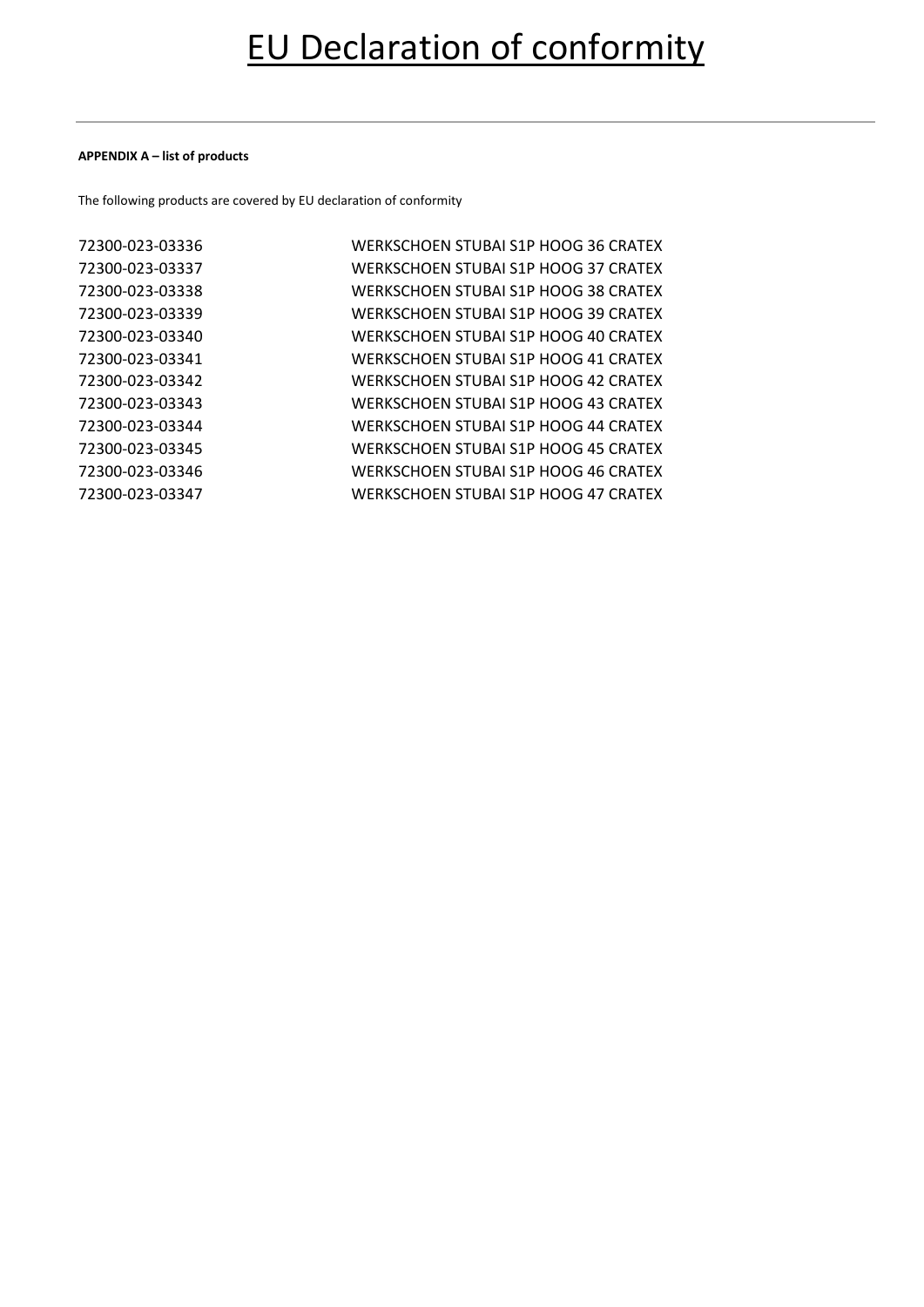# EG Übereinstimmungs Erklärung

## **Diese Konformitätserklärung wird unter der alleinigen Verantwortung von:**

| <b>Name und Adresse des Herstellers:</b>                | Van Cranenbroek Elc.<br>Cratexx<br>Anthony Fokkerstraat 11<br>6021 PP Budel, Niederlande<br>www.vancranenbroek.com                                                                |  |
|---------------------------------------------------------|-----------------------------------------------------------------------------------------------------------------------------------------------------------------------------------|--|
| Produktidentifikation:                                  | WERKSCHOEN STUBAI S1P HOOG 36 CRATEX<br>72300-023-03336<br>* Siehe Anhang A für eine Liste aller Produkte, die unter diese Erklärung fallen                                       |  |
| Produktbeschreibung:                                    | Arbeitsschuh                                                                                                                                                                      |  |
| Die in dieser Erklärung genannten Produkte entsprechen: |                                                                                                                                                                                   |  |
| <b>EU-Gemeinschaftsrecht:</b>                           | Personal Protective Equipment Regulation (EU) 2016/425                                                                                                                            |  |
| <b>Harmonisierte Normen:</b>                            | Personal protective equipment (PPE)<br>EN ISO 20345:2011                                                                                                                          |  |
| <b>Notified Body:</b>                                   | Personal Protective Equipment (PPE) (EU) 2016/425<br>0362<br>ITS Testing Services (UK) Ltd<br>Centre Court Meridian Business Park Leicester<br>Leicester LE19 1WD, United Kingdom |  |
| <b>Nummer des Zertifikats</b>                           | LECFI00380720                                                                                                                                                                     |  |
| Unterzeichnet für und im Auftrag des Verwaltungsrats    |                                                                                                                                                                                   |  |

Ort und Datum der Ausstellung: Budel, 21 Juli 2020

**Unterschrift:**

**Name:** Aileen van der Palen **Geburtsdatum:** 25-8-1993 **Name des Unternehmens** Van Cranenbroek Elc.

Funktion: **Funktion:** Product Compliance Manager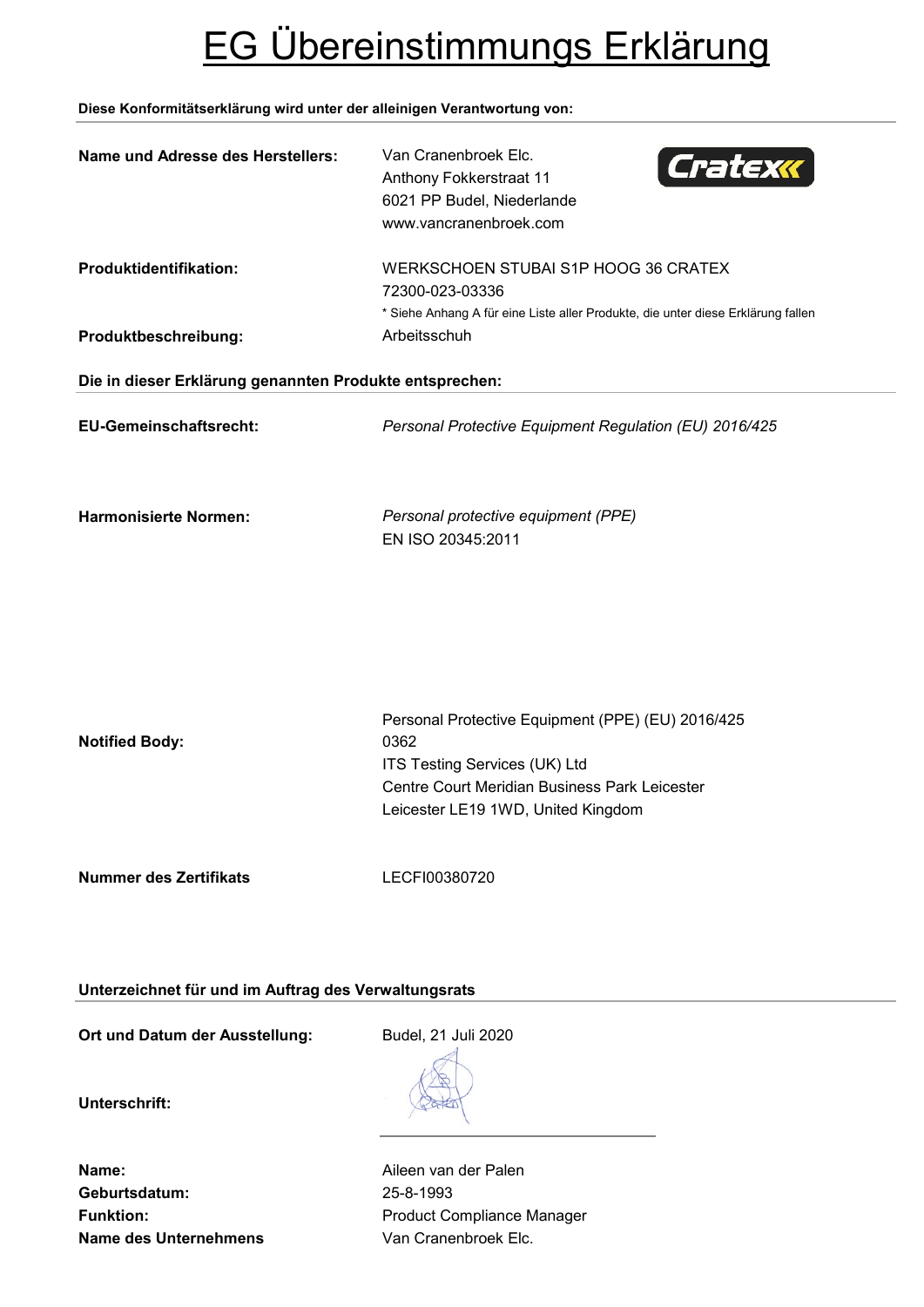### **Anhang A - Liste der Produkte**

Die folgenden Produkte fallen unter die EU-Konformitätserklärung

| 72300-023-03336 | WERKSCHOEN STUBAI S1P HOOG 36 CRATEX |
|-----------------|--------------------------------------|
| 72300-023-03337 | WERKSCHOEN STUBAI S1P HOOG 37 CRATEX |
| 72300-023-03338 | WERKSCHOEN STUBAI S1P HOOG 38 CRATEX |
| 72300-023-03339 | WERKSCHOEN STUBAI S1P HOOG 39 CRATEX |
| 72300-023-03340 | WERKSCHOEN STUBAI S1P HOOG 40 CRATEX |
| 72300-023-03341 | WERKSCHOEN STUBAI S1P HOOG 41 CRATEX |
| 72300-023-03342 | WERKSCHOEN STUBAI S1P HOOG 42 CRATEX |
| 72300-023-03343 | WERKSCHOEN STUBAI S1P HOOG 43 CRATEX |
| 72300-023-03344 | WERKSCHOEN STUBAI S1P HOOG 44 CRATEX |
| 72300-023-03345 | WERKSCHOEN STUBAI S1P HOOG 45 CRATEX |
| 72300-023-03346 | WERKSCHOEN STUBAI S1P HOOG 46 CRATEX |
| 72300-023-03347 | WERKSCHOEN STUBAI S1P HOOG 47 CRATEX |
|                 |                                      |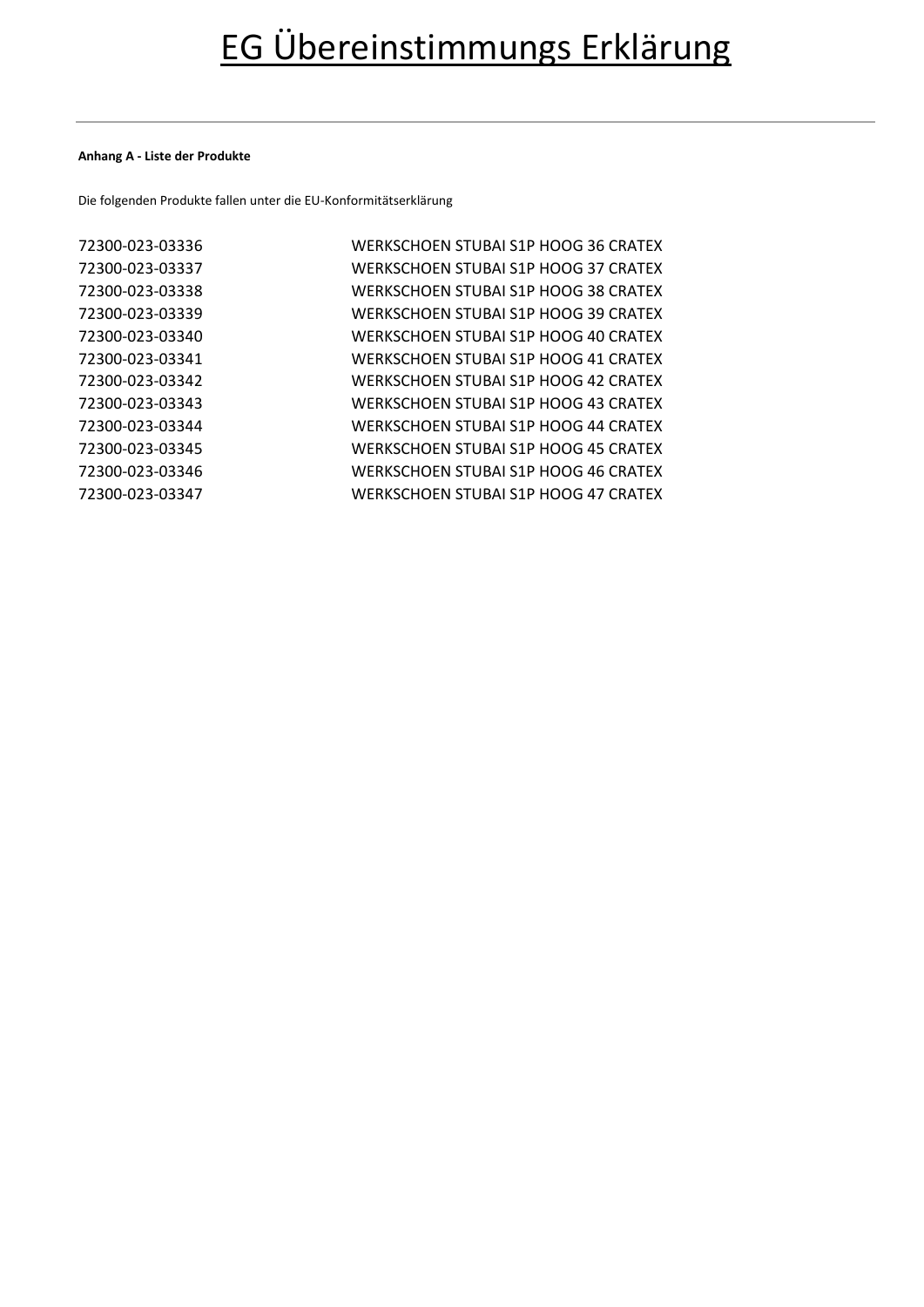# EU Déclaration de Conformité

## **Cette déclaration de conformité est délivrée sous la seule responsabilité de**

| Nom et adresse du fabricant:                                    | Van Cranenbroek Elc.<br>Cratexx<br>Anthony Fokkerstraat 11<br>6021 PP Budel, Pays-Bas<br>www.vancranenbroek.com                                                                   |
|-----------------------------------------------------------------|-----------------------------------------------------------------------------------------------------------------------------------------------------------------------------------|
| Identification du produit:                                      | WERKSCHOEN STUBAI S1P HOOG 36 CRATEX<br>72300-023-03336<br>* Voir l'annexe A pour une liste de tous les produits couverts par cette déclaration                                   |
| <b>Description du produit:</b>                                  | Chaussure de travail                                                                                                                                                              |
| Les produits mentionnés dans cette déclaration sont conformes à |                                                                                                                                                                                   |
| EU Législation communautaire:                                   | Personal Protective Equipment Regulation (EU) 2016/425                                                                                                                            |
| Normes harmonisées:                                             | Personal protective equipment (PPE)<br>EN ISO 20345:2011                                                                                                                          |
| <b>Notified Body:</b>                                           | Personal Protective Equipment (PPE) (EU) 2016/425<br>0362<br>ITS Testing Services (UK) Ltd<br>Centre Court Meridian Business Park Leicester<br>Leicester LE19 1WD, United Kingdom |
| Numéro de certificat                                            | LECFI00380720                                                                                                                                                                     |

**Signé pour et au nom du conseil d'administration**

**Lieu et date de délivrance:** Budel, 21 juillet 2020

**Signature:**

**Date de naissance:** 25-8-1993 **nom de l'entreprise van Cranenbroek Elc.** 

**Nom:** Aileen van der Palen Fonction: **Fonction:** Product Compliance Manager